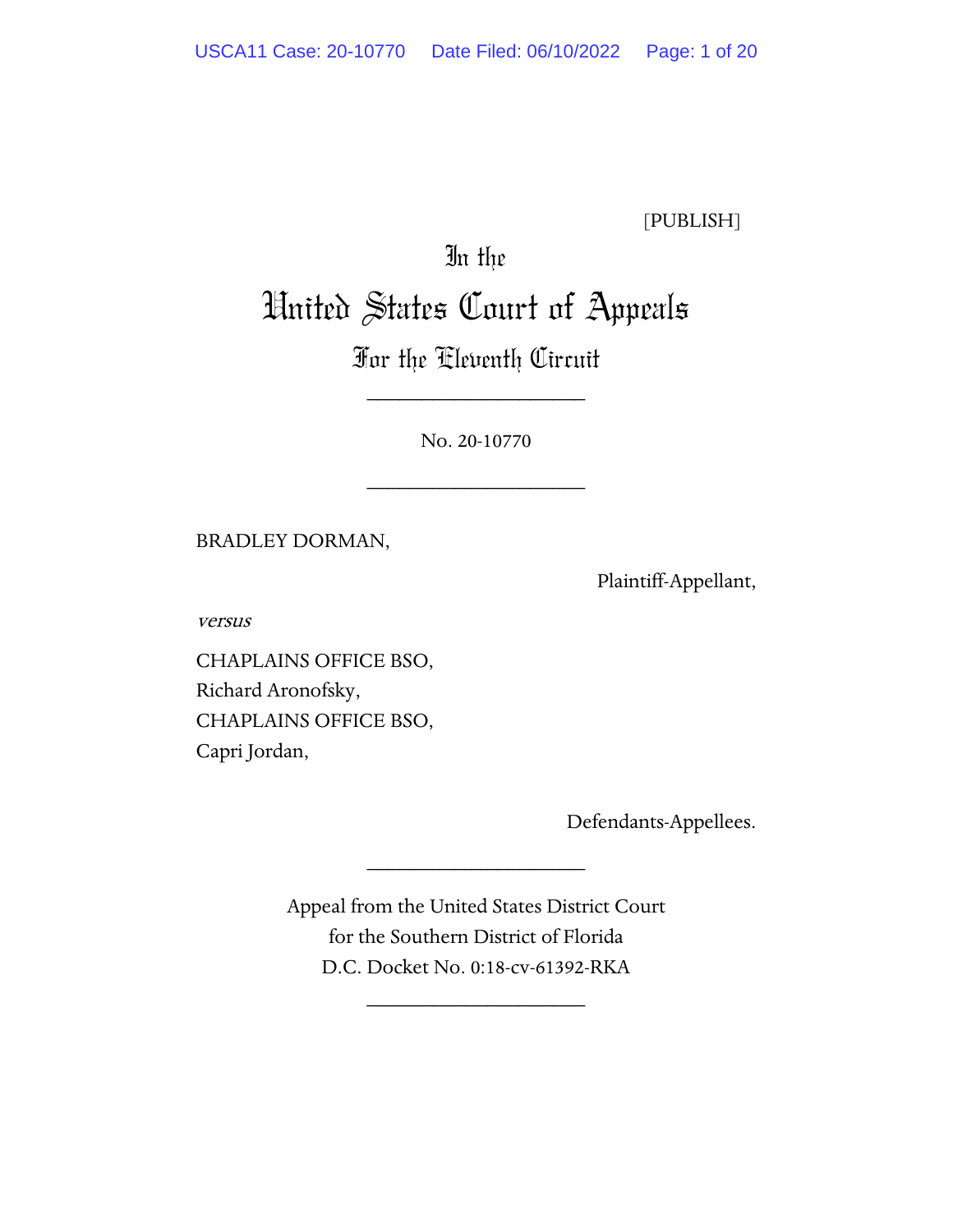Before JORDAN, JILL PRYOR, and MARCUS, Circuit Judges.

#### JORDAN, Circuit Judge:

Bradley Dorman, a Jewish inmate at the Broward County Main Jail in Fort Lauderdale, Florida, did not participate in Passover in 2018 because he failed to register 45 days prior to its celebration as required by the Jail's policy. Proceeding pro se, he sued Broward Sheriff's Office Chaplains Richard Aronofsky and Capri Jordan under 42 U.S.C. § 1983, alleging violations of his rights under the First Amendment, the Religious Land Use and Institutionalized Persons Act (RLUIPA), 42 U.S.C. § 2000cc-1(a), and the Due Process Clause of the Fourteenth Amendment. The district court dismissed the claims with prejudice under Rule 12(b)(6), and Mr. Dorman appealed. We appointed counsel for Mr. Dorman and set the case for oral argument.<sup>1</sup>

We now affirm. First, the 45-day registration requirement did not constitute a substantial burden on Mr. Dorman's exercise of his Jewish faith under the RLUIPA, and therefore it also did not violate the First Amendment's more lenient reasonableness standard. Second, the electronic posting of the 45-day registration requirement on the Jail's computer kiosk, which he and other

<span id="page-1-0"></span><sup>1</sup> We thank Ashley M. Litwin, Esq., for her fine representation of Mr. Dorman on appeal.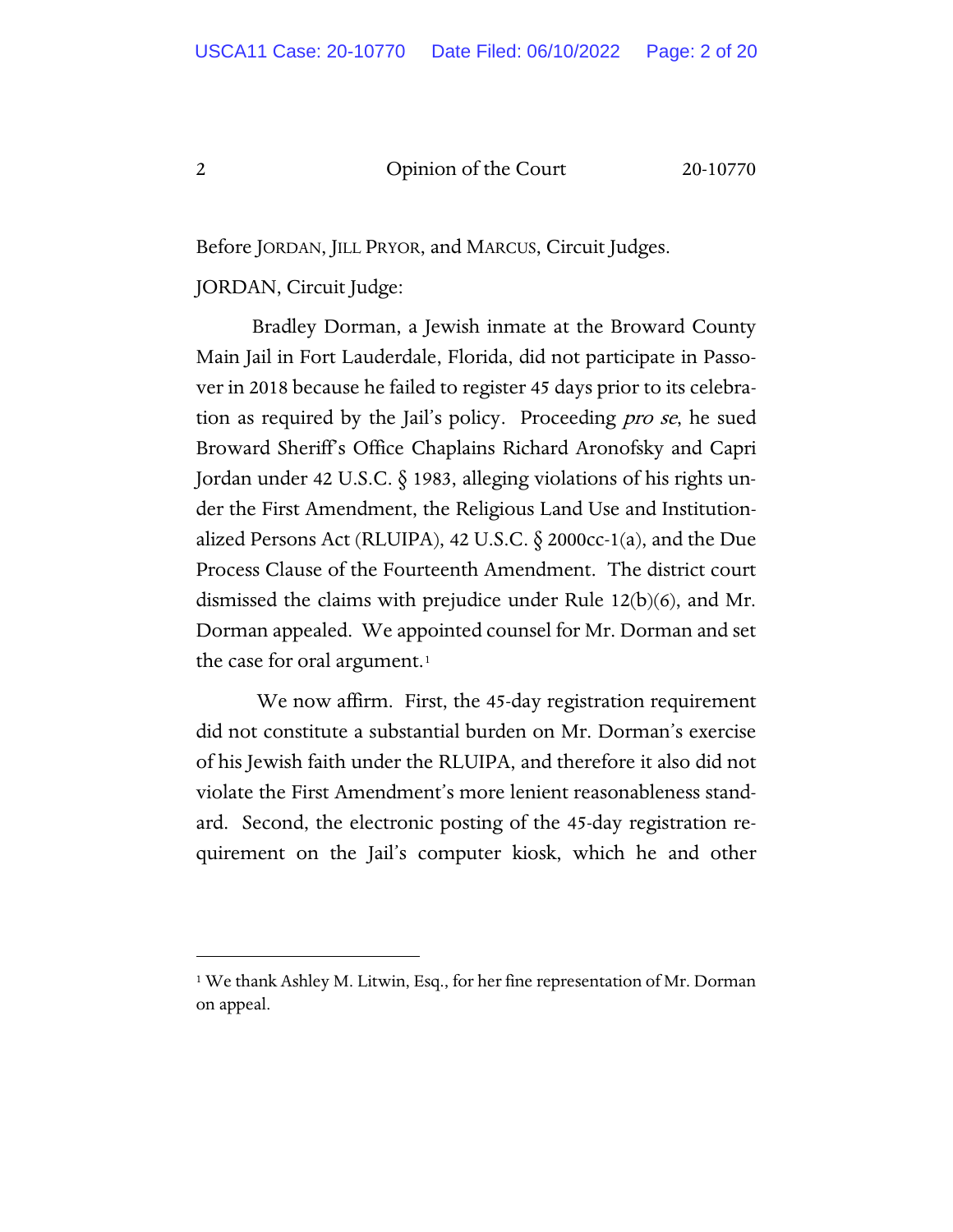inmates used to communicate with Jail staff, provided adequate notice of the registration requirement to satisfy due process.

#### I

Because we are reviewing a Rule  $12(b)(6)$  dismissal, we accept Mr. Dorman's factual allegations as true. See Tellabs, Inc. v. Makor Issues & Rts., Ltd., 551 U.S. 308, 322 (2007). Here's what the complaint alleged.

### A

In 2017, Mr. Dorman successfully signed up for and participated in the Passover celebration, which began on April 10. See D.E. 1 at  $\P$  11. He initially "attempted to sign up" for Passover on March 6, 2017, using the Jail's kiosk messaging system, but Chaplain Jordan replied that "Passover isn't until April." Id. at ¶ 10. On April 3, 2017, Mr. Dorman again messaged the Chaplain's Office his request to "sign  $\dots$  up for the [P]assover services and diet[.]" That same day, just a week shy of Passover, an employee of the BSO Chaplain's Office replied that "[they] will add [his] name" to the list of Passover participants. *See id.* at  $\P$  11; D.E. 3 at 7.

The following year, 2018, Passover began on March 30 and ended on April 7. On April 1, after Passover had started, Mr. Dorman again utilized the kiosk to request that the Chaplain's Office add him to list of participating inmates in the Passover celebration. *See* D.E. 1 at  $\P$  6. This time, however, his request was denied, with Chaplain Jordan explaining on April 2 that "[t]he deadline to sign up [for Passover] was" on February 14. *Id.* at ¶ 7. On April 4, Mr.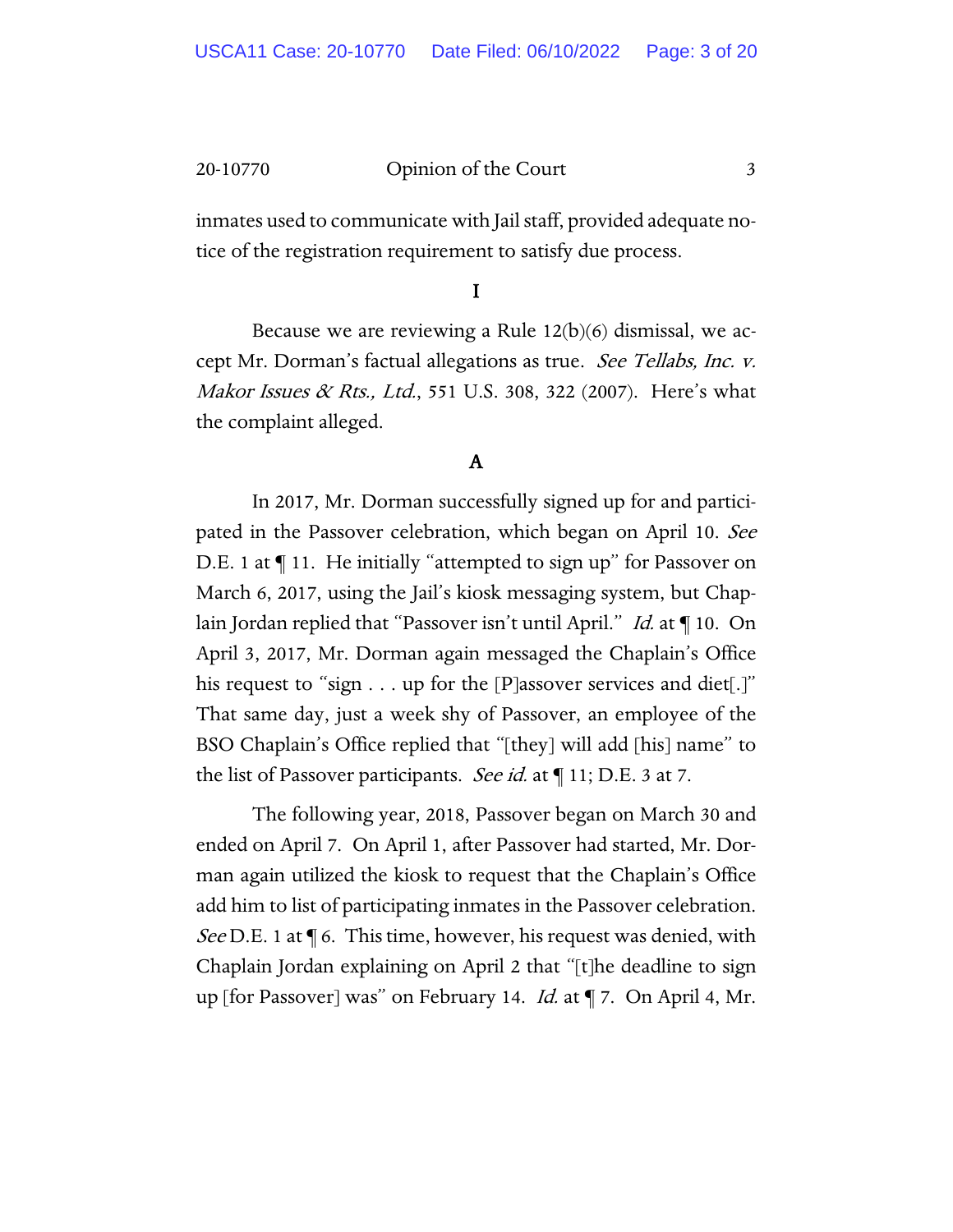Dorman replied, asking: "[I] signed up last year for Passover the first week of [A]pril, when did the policy change? [I] would assume [I] would be notified of any changes." *Id.* at  $\P$  8. That same day, Chaplain Jordan sent Mr. Dorman the following message: "It was posted on the kiosk that the deadline to sign up to participate in Passover was February 14." Id. at  $\P$  9.<sup>[2](#page-3-0)</sup>

On April 6, 2018, Mr. Dorman filed a grievance with the Chaplain's Office, claiming that "a notification regarding Passover was not posted" in 2018 and that "no notice was posted" in 2017. Id. at  $\P$  12. Chaplain Aronofsky rejected the grievance as "unfo[u]nded," explaining that "the notice [was] posted in the kiosk for all inmates" and that "[a]t this time [P]assover is over." See id. at ¶ 13; D.E. 3 at 5. Mr. Dorman appealed this determination, but Chaplain Aronofksy denied the appeal on the same grounds and closed the matter. See id. at ¶ 16.

#### B

Mr. Dorman filed a pro se complaint under 42 U.S.C. § 1983, asserting that Chaplains Aronofsky and Jordan had denied him the ability to partake in the "proper [Passover] diet and associated religious ceremonie[s]" in violation of the First Amendment and the RLUIPA. See id. at  $\P$  18-19. He also claimed that, when instituting the new 45-day registration policy, Chaplains Aronofsky and Jordan failed to provide proper notice in violation of the Due

<span id="page-3-0"></span><sup>2</sup> February 14 was 45 days before the start of Passover in 2018.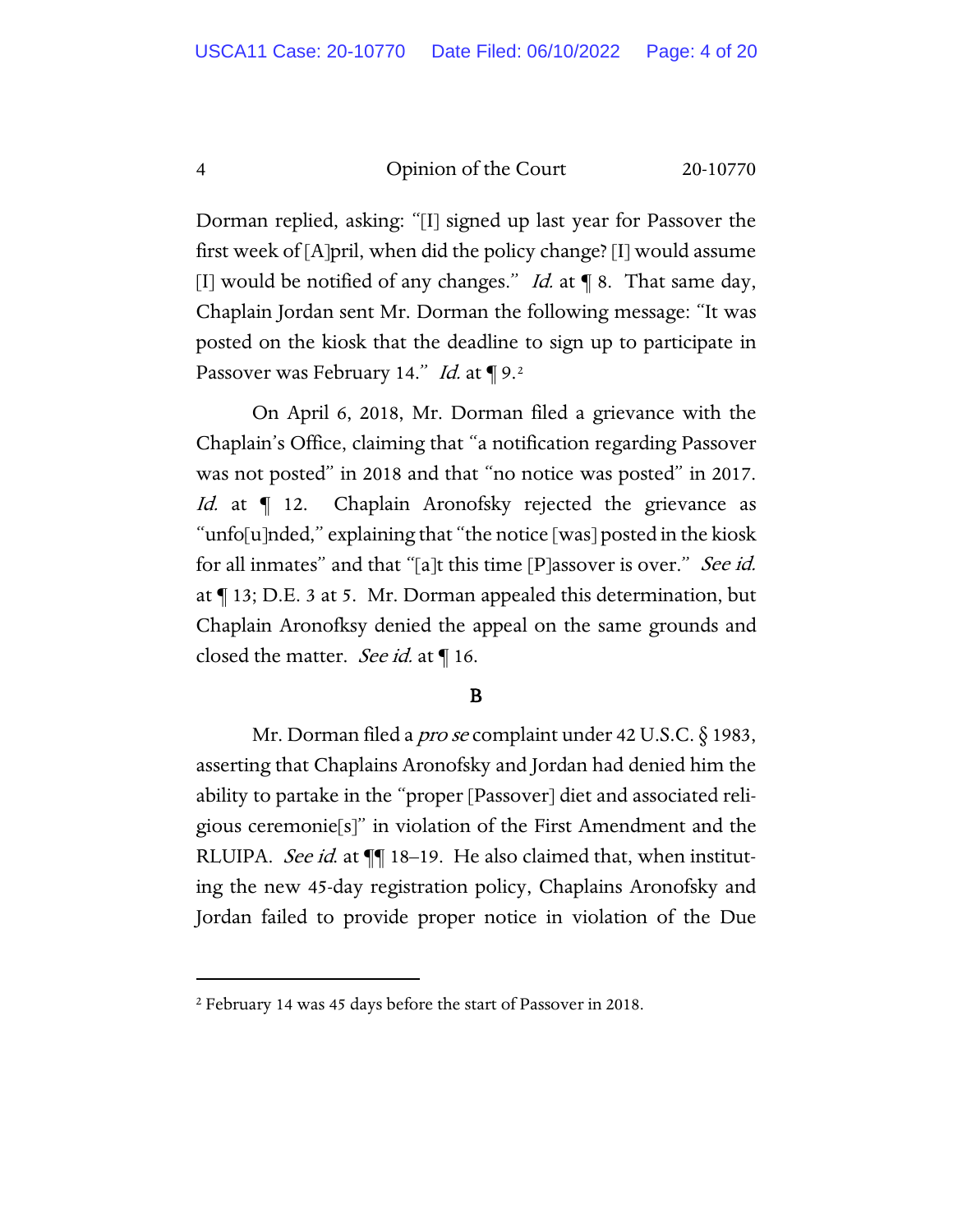Process Clause of the Fourteenth Amendment. See id. at  $\P$  20. He expressly alleged that "no . . . notice was posted in the kosher holiday menu section." See id. at  $\P$  15. He requested a declaratory judgment, a permanent injunction, and compensatory and punitive damages. See id. at  $\P$  22–24.

Chaplains Aronofsky and Jordan filed a motion to dismiss. See D.E. 53. They attached to their motion a notice—which appeared to be a printout of the Jail's kiosk homepage—announcing the Passover registration deadline as February 14, 2018. See id. at 11.[3](#page-4-0)

Mr. Dorman responded to the motion. See D.E. 55. In his response, he conceded that a notice had been placed in the Jail's kiosk essentially withdrawing his allegation that there had been no notice. Instead, he asserted that he was "unaware of such posting" on the kiosk homepage because "all notifications that are important are printed and placed around the kiosk." See id. at \[\ 3. \ A magistrate issued a report recommending that the complaint be

<span id="page-4-0"></span> $3$  The notice attached to the last motion to dismiss, see D.E. 53 at 11, was (and remains) illegible. At oral argument, we were informed that this was the result of a formatting error in uploading the document. Though the district court cited to the illegible version of the notice in its order, there are legible versions of the same notice in the record.  $See$  D.E. 23 at 11; D.E. 36; D.E. 38 at 3. We therefore reject, without further discussion, Mr. Dorman's claim that he was not afforded due process because of an illegible notice. And since Mr. Dorman does not deny the authenticity of the legible version, and for the sake of clarity, we cite to and use the legible notice included in the first motion to dismiss. See D.E. 23 at 11.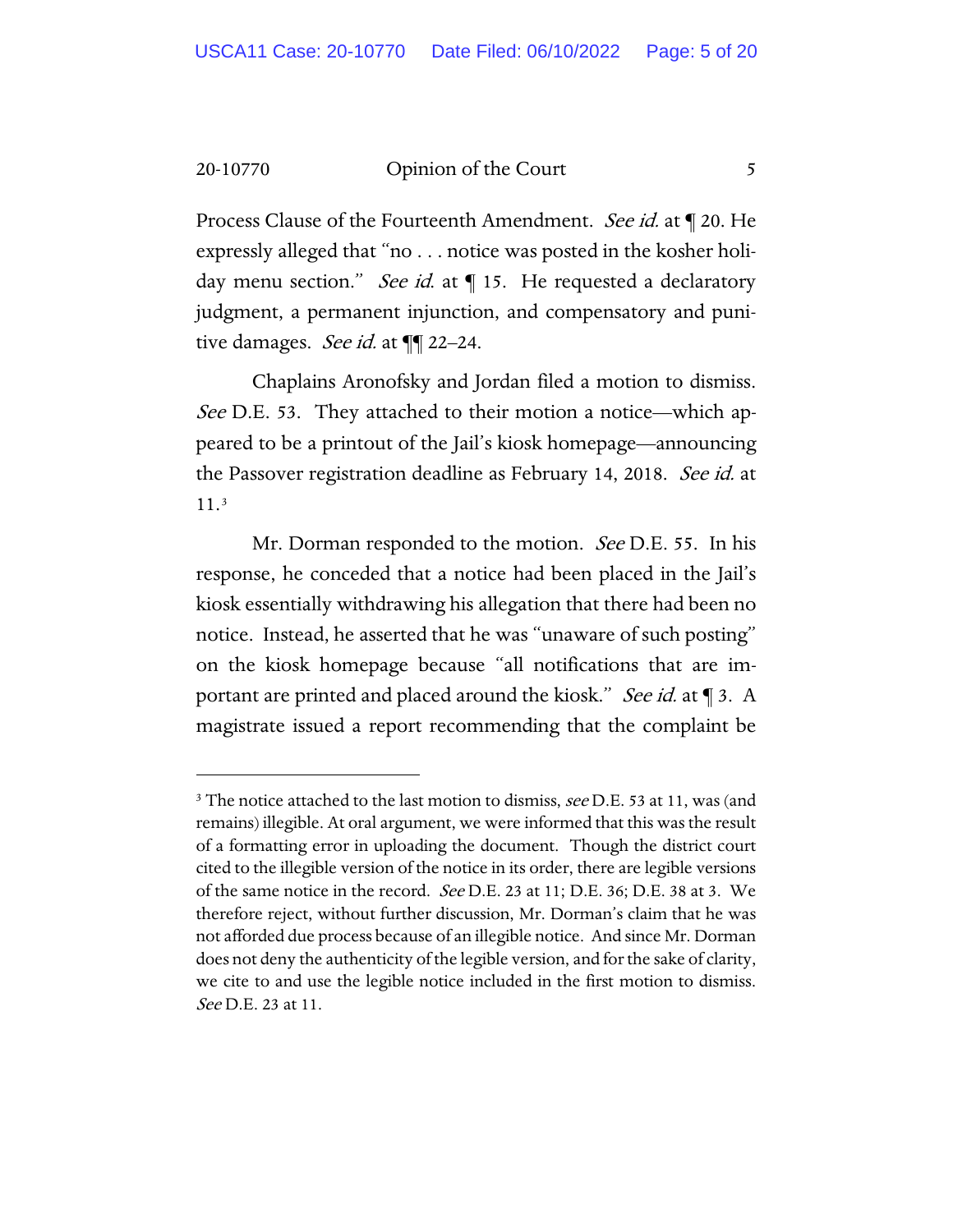dismissed for failure to state claims upon which relief could be granted. See D.E. 67. Mr. Dorman filed his objections to the report but did so late and offered no explanations for the untimeliness of his objections. *See* D.E. 70.

The district court adopted the magistrate judge's report and dismissed the complaint with prejudice under Rule 12(b)(6). Given the untimeliness of Mr. Dorman's objections, the district court determined that it only needed to review the report for clear error, but nevertheless conducted a *de novo* review "in the interest of justice." D.E. 71 at 3–5. Exercising plenary review, the district court concluded that the 45-day registration requirement did not impose a substantial burden on Mr. Dorman's religion in violation of the RLUIPA or the First Amendment. See id. at 5–11. The court also determined that Chaplains Aronofsky and Jordan did not violate Mr. Dorman's due process rights because (1) "[Mr.] Dorman [did] not deny that the Jail posted the notice in the Jail kiosk computer that he and the other inmates routinely used," and (2) the court owed the Jail "due deference" in the manner in which the notice was posted. *See id.* at 12 (internal quotation marks omitted). Finally, the court noted that Mr. Dorman submitted his request to participate in Passover on April 1, 2018—two days after the holiday had begun. *See id.* at 10 ("[B]ecause [Mr.] Dorman did not request anything at all until *after* Passover had begun—and, in fact, until after the conclusion of the Seder meal and service on March 30,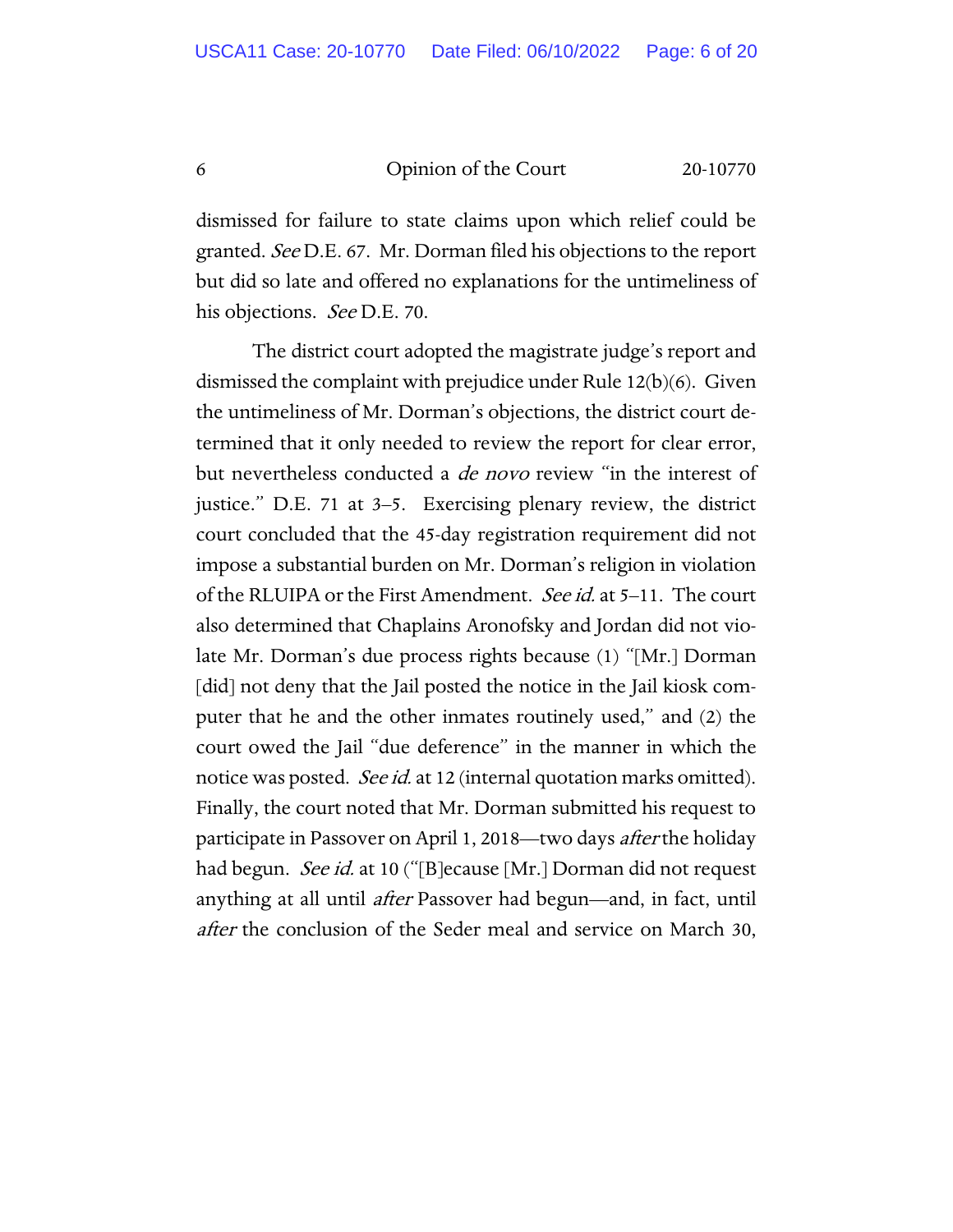2018—the Jail could not have timely complied with his request in any event.").[4](#page-6-0) 

#### II

Our review of the district court's Rule 12(b)(6) dismissal is plenary. See, e.g., Lane v. Philbin, 835 F.3d 1302, 1305 (11th Cir. 2016). To survive a motion to dismiss, a plaintiff needs to allege facts that are "plausible on [their] face," and "raise a right to relief above the speculative level[.]" *Bell Atl. Corp. v. Twombly*, 550 U.S. 544, 555, 570 (2007). Mr. Dorman, therefore, must plead "factual content that allows [us] to draw the reasonable inference that the defendant[s] [were] liable for the misconduct alleged." *Ashcroft* v. Iqbal, 556 U.S. 662, 678 (2009). Because Mr. Dorman filed his complaint *pro se*, we read it liberally. See, e.g., Bingham v. Thomas, 654 F.3d 1171, 1175 (11th Cir. 2011).[5](#page-6-1)

#### III

Mr. Dorman contends that he has presented a valid § 1983 claim for violation of his rights under the First Amendment and the RLUIPA. We disagree and explain why below.

<span id="page-6-0"></span><sup>4</sup> The district court denied leave to amend the complaint. Given when Mr. Dorman sought to register for Passover—two days after it had begun— "amendment would be futile." D.E. 71 at 12.

<span id="page-6-1"></span><sup>&</sup>lt;sup>5</sup> We agree with the district court that Mr. Dorman's objections to the magistrate judge's report were untimely. Nevertheless, and like the district court, we find it prudent to conduct a *de novo* review of Mr. Dorman's claims.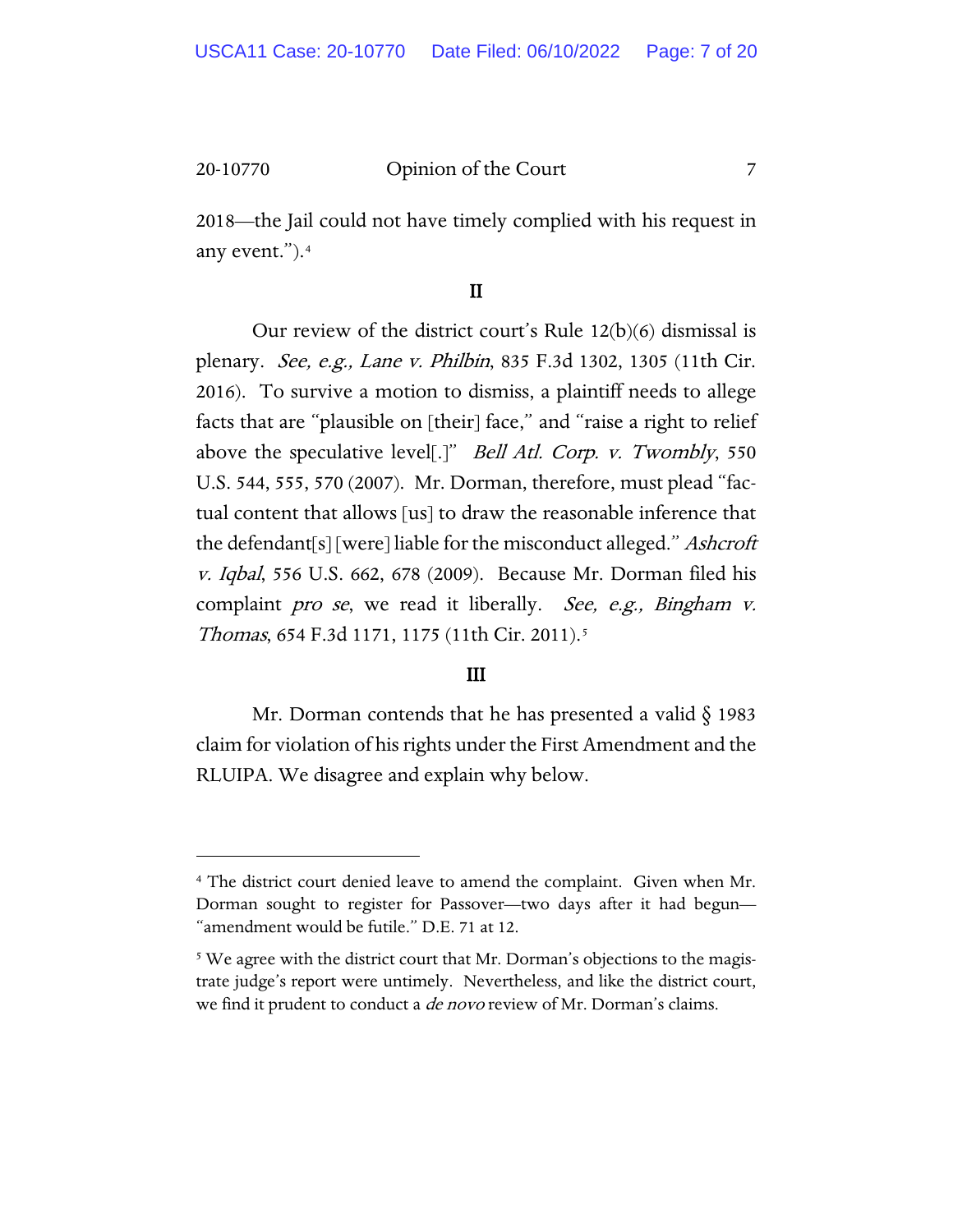#### A

The First Amendment prohibits Congress from enacting any law "prohibiting the free exercise" of religion. See U.S. CONST. amend. I. It applies to the states (and their political subdivisions) through the Due Process Clause of the Fourteenth Amendment. See 44 Liquormart, Inc. v. Rhode Island, 517 U.S. 484, 489 n.1 (1996) (citing cases).

Though the government may not dictate what an individual can believe, it may enact neutral and generally applicable laws that incidentally burden religious conduct and exercise. See Emp. Div., Dep't of Hum. Res. of Oregon v. Smith, 494 U.S. 872, 878 (1990). So long as the restriction or prohibition of religious conduct or exercise is not "the object" of the regulation "but merely the incidental effect of a generally applicable and otherwise valid provision, the First Amendment has not been offended." Id. In the prison setting, a rule, regulation, or policy restricting the exercise of religion is valid "if it is reasonably related to legitimate penological interests." Turner v. Safley, 482 U.S. 78, 89 (1987). See also O'Lone v. Estate of Shabazz, 482 U.S. 342, 349 (1987) (applying the Turner standard to a free exercise of religion claim); Hakim v. Hicks, 223 F.3d 1244, 1247 (11th Cir. 2000) (same).

The RLUIPA was enacted, in part, to address the "'frivolous or arbitrary' barriers imped[ing] institutionalized persons' religious exercise." Cutter v. Wilkinson, 544 U.S. 709, 716 (2005) (citing 146 Cong. Rec. 16698, 16699 (2000)). As relevant here, Section 3 of the RLUIPA states: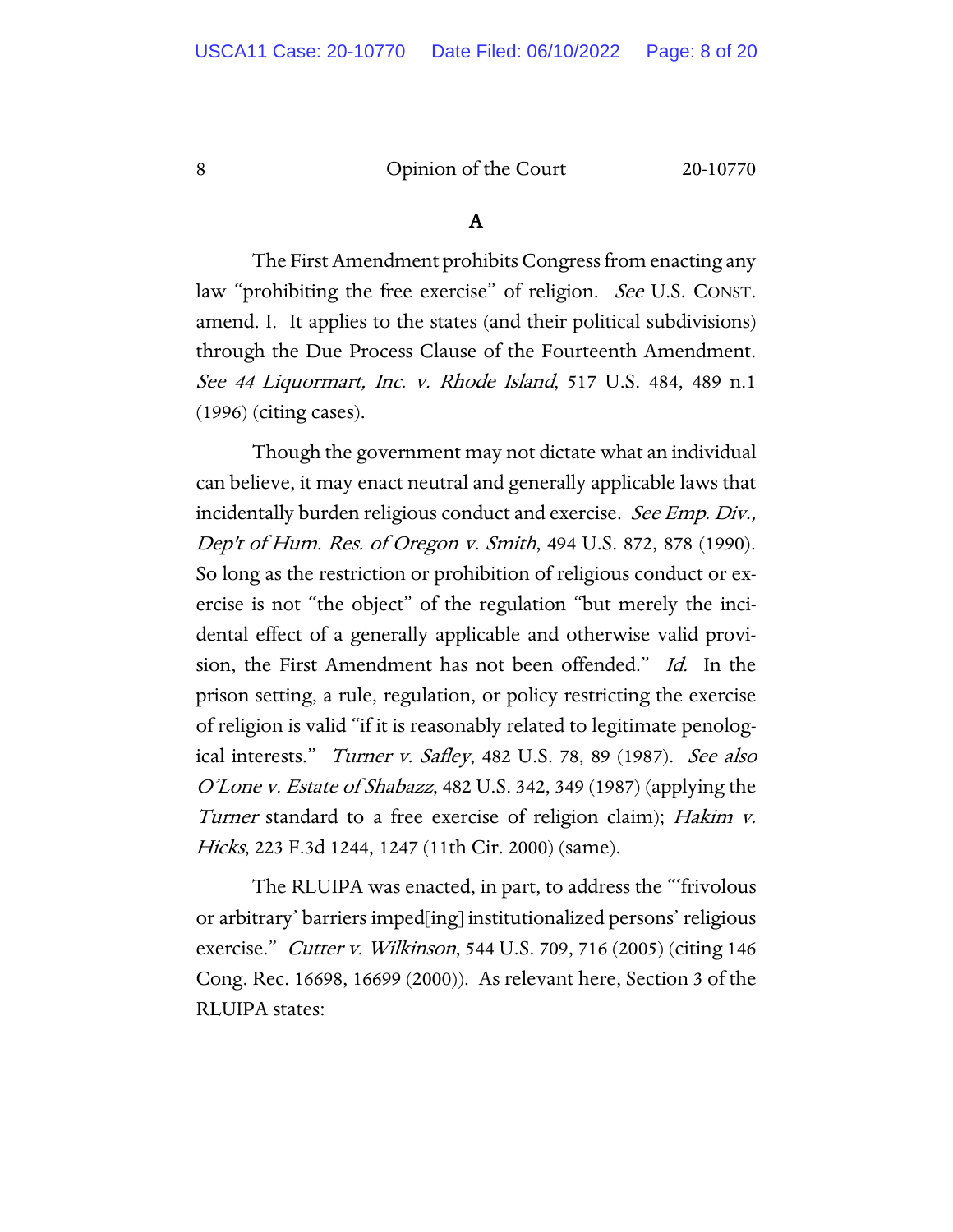No government shall impose a substantial burden on the religious exercise of a person residing in or confined to an institution, ... even if the burden results from a rule of general applicability, unless the government demonstrates that imposition of the burden on that person –

- (1) is in furtherance of a compelling governmental interest; and
- (2) is the least restrictive means of furthering that compelling governmental interest.

42 U.S.C.  $\S$  2000cc–1(a) (emphasis added). The RLUIPA provides greater religious protection than the First Amendment. See Cutter, 544 U.S. at 716–17 ("To secure redress for inmates who encountered undue barriers to their religious observances, Congress carried over from [the] RFRA the 'compelling governmental interest'/'least restrictive means' standard."). See also Smith v. Allen, 502 F.3d 1255, 1266 (11th Cir. 2007) ("Section 3 of [the] RLUIPA . . . affords . . . prison inmates a heightened protection from government-imposed burdens . . . .") (internal quotation marks and citation omitted), *overruled on other grounds by Hoever v. Marks*, 993 F.3d 1353 (11th Cir. 2021).

If a claim fails under the RLUIPA—which embeds a heightened standard for government restrictions of the free exercise of religion—it necessarily fails under the First Amendment. See Allen, 502 F.3d at 1264 n.5 ("If a prison's regulation passes muster under [the] RLUIPA, however, it will perforce satisfy the requirements of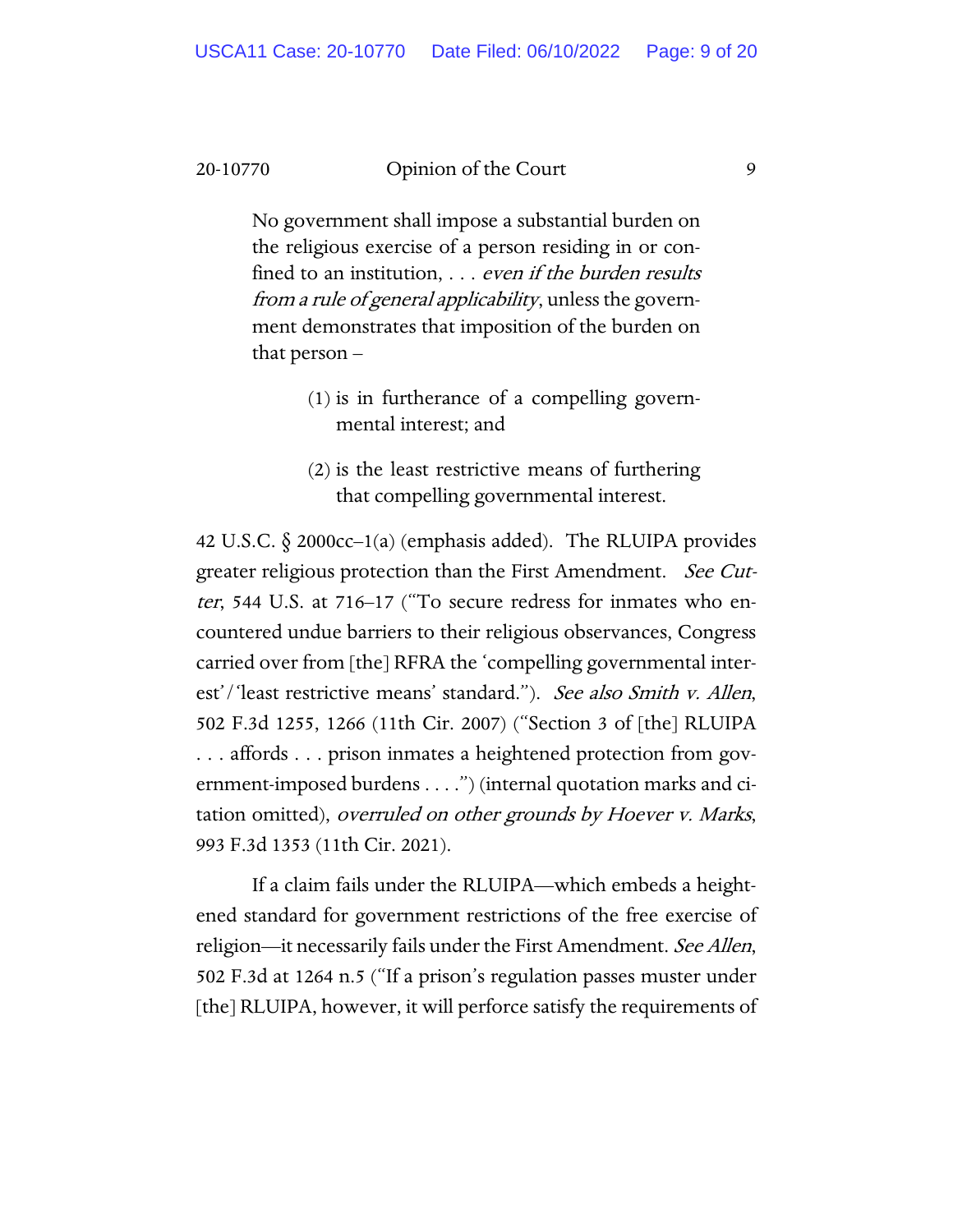the First Amendment, since [the] RLUIPA offers greater protection to religious exercise than the First Amendment offers.") (citation omitted). Because we conclude that Mr. Dorman's free exercise claim fails under the more protective framework of the RLUIPA, we need not separately discuss the First Amendment.

#### B

As the Supreme Court has explained,  $\S$  2000cc-1(a) of the RLUIPA sets out a burden-shifting framework. First, the plaintiff must show that a government rule, regulation, practice, or policy substantially burdens his exercise of religion. See Ramirez v. Col*lier*, 142 S. Ct. 1264, 1277 (2022). Once the plaintiff has made this showing, the defendant has the burden of proving that the challenged directive is the "least restrictive means of furthering a compelling governmental interest." Id.

The complaint here was dismissed at the pleading stage. So, the first inquiry under the RLUIPA is whether Mr. Dorman has plausibly alleged that the 45-day Passover registration requirement substantially burdened the exercise of his Jewish faith.

At times, Mr. Dorman argues on appeal that Chaplains Aronofsky and Jordan completely denied him Passover meals and flatly prevented him from participating in the Passover celebration. See e.g., Appellant's Br. at 17 ("Mr. Dorman was restricted from any celebration of Passover, from eating any traditional Seder food plate items, and from *any* Passover diet."). But this case is not about a complete prohibition on an inmate's participation in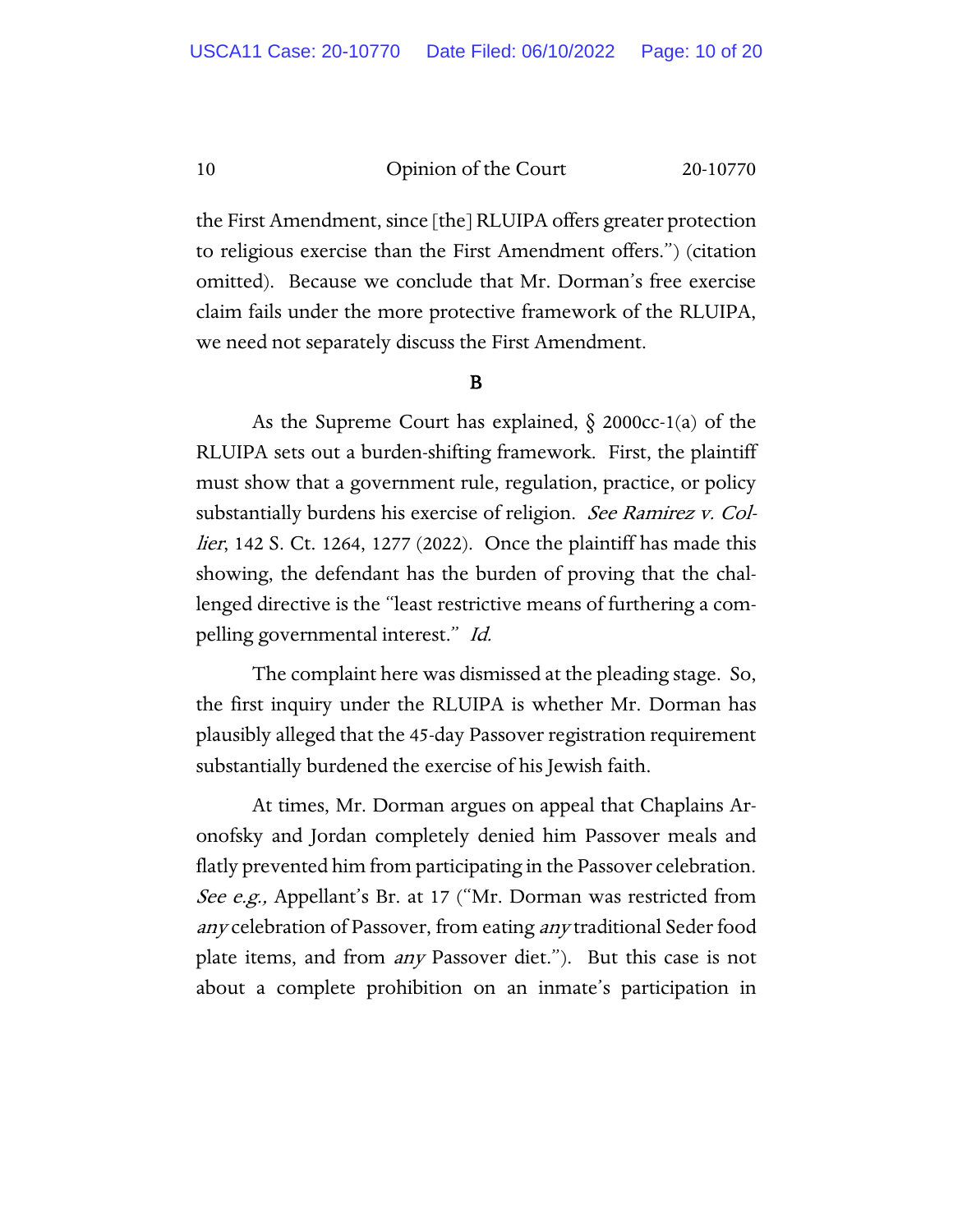Passover because no one ever told Mr. Dorman that he was excluded from Passover, and no one forbid him from participation in the celebration. Instead, the narrower question framed by the complaint is whether requiring Mr. Dorman to register 45 days prior to Passover imposed a substantial burden on the exercise of his Jewish faith.

The substantial burden inquiry under the RLUIPA "asks whether the government has substantially burdened religious exercise . . ., not whether the RLUIPA claimant is able to engage in other forms of religious exercise." Holt v. Hobbs, 574 U.S. 352, 361–62 (2015). We have held that a substantial burden is "more than an inconvenience" and is "akin to significant pressure which directly coerces the religious adherent to conform his or her behavior accordingly[.]" Thai Meditation Ass'n of Ala., Inc. v. City of Mobile, 980 F.3d 821, 829–30 (11th Cir. 2020) (quoting Midrash Sephardi, Inc. v. Town of Surfside, 366 F.3d 1214, 1227 (11th Cir. 2004)). We said in *Midrash Sephardi* that a substantial burden can "tend[ ] to force adherents to forego religious precepts" or "mandate[ ] religious conduct," 366 F.3d at 1227, but we recently clarified that these formulations are only examples—and not prerequisites—of a substantial burden. See Thai Meditation, 980 F.3d at 830–31.

If they register on a timely basis, inmates like Mr. Dorman can fully participate in the Passover celebration and have a Passover diet. We therefore agree with the district court that requiring Mr. Dorman (and other similarly situated inmates at the Jail) to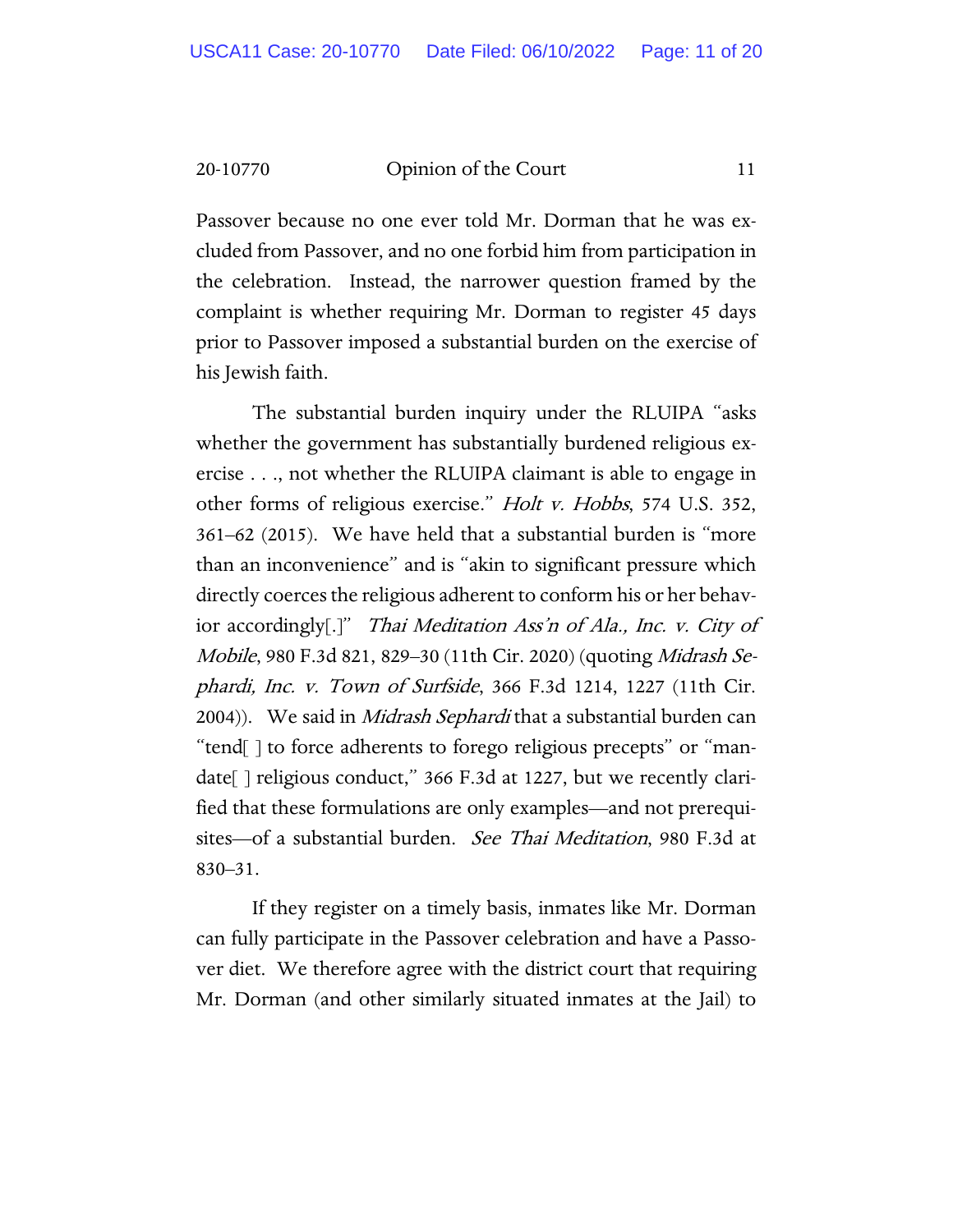register for Passover 45 days in advance is not a substantial burden on their Jewish faith under the RLUIPA. It is admittedly an inconvenience, but it does not pressure, force, or coerce Mr. Dorman or other Jewish inmates to abandon, forego, conform, or delay any of their religious beliefs or practices. See Konikov v. Orange Cnty., 410 F.3d 1317, 1323–24 (11th Cir. 2005) (ordinance which required a rabbi to apply to a zoning board for a special exception in order to operate a "religious organization" did not constitute a substantial burden under the RLUIPA because it did not "coerce conformity of a religious adherent's behavior"); Aiello v. West, 207 F. Supp. 3d 886, 900 (W.D. Wis. 2016) (a 90-day advance registration requirement for inmates to request a Seder plate did not impose a substantial burden under the RLUIPA); McDaniels v. Sherman, No. C09-1296-JCC, 2011 WL 197441, at \*3 (W.D. Wash. Jan. 21, 2011) (a six-week advance registration deadline to participate in Eid al-Fitr was not a substantial burden under the RLUIPA).

Mr. Dorman argues that the change in policy from 2017 to 2018 indicates that a 45-day registration window was not necessary to ensure that the Jail could comply with Passover requests from inmates. But this argument goes to whether the registration requirement was the "least restrictive means of furthering a compelling governmental interest." Ramirez, 142 S. Ct. at 1277. Here Mr. Dorman did not plausibly allege a substantial burden on his exercise of religion, and as a result the burden never shifted back to Chaplains Aronofsky and Jordan under the RLUIPA. In other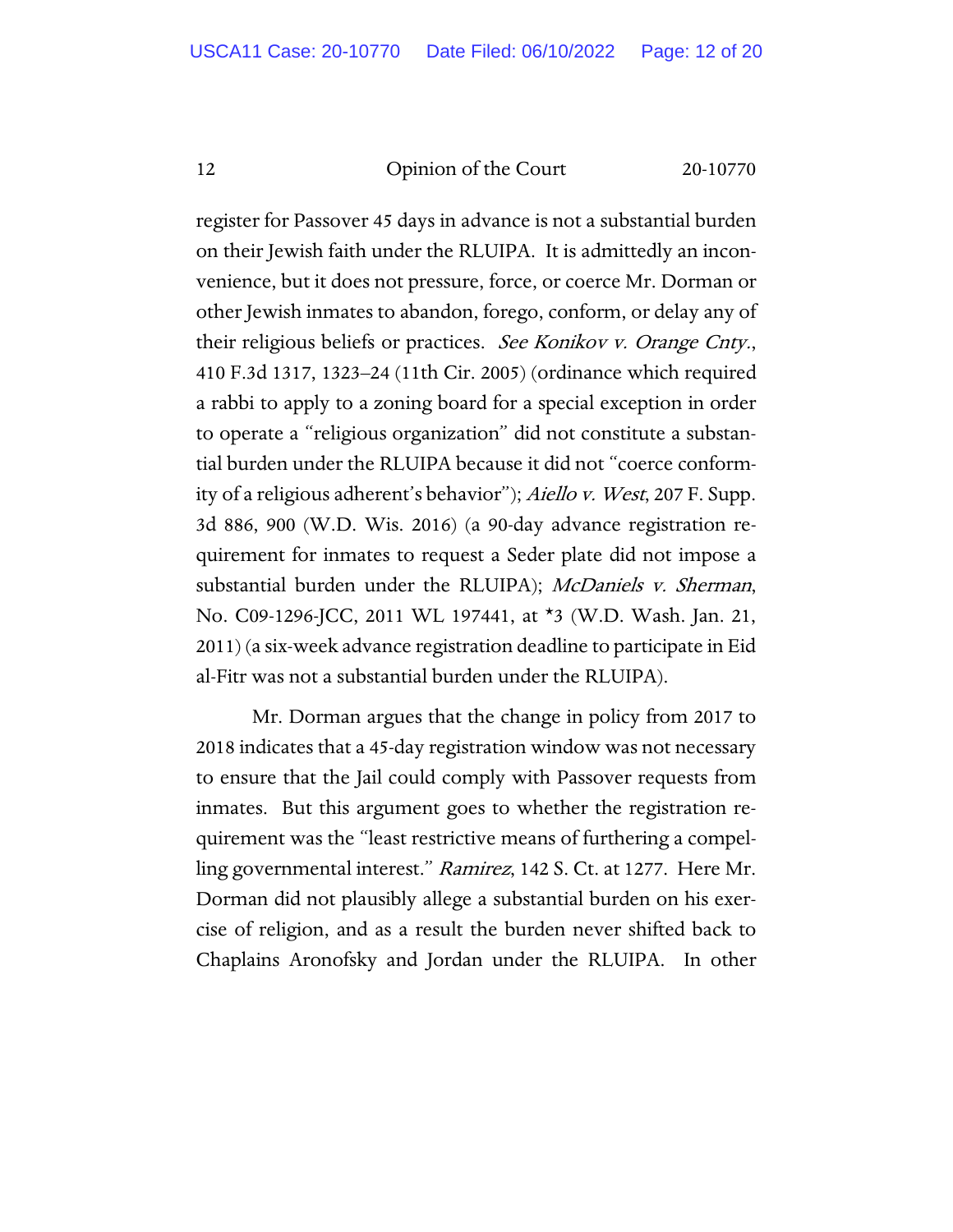words, we need not and do not address the wisdom, propriety, necessity, or tailoring of the 45-day Passover registration policy.

#### IV

 Mr. Dorman also alleged that the notice provided by Chaplains Aronofsky and Jordan about the 45-day registration requirement was insufficient and violated his rights under the Due Process Clause of the Fourteenth Amendment. As noted earlier, in the district court Mr. Dorman abandoned his claim that there was no notice whatsoever and claimed instead that the notice provided was constitutionally defective. He maintains that the electronic posting in the kiosk was ineffective because he was "unaware" of the deadline, that the notice instead should have been printed and placed around the kiosk, and that he should have been personally notified of the registration deadline given his previous participation in Passover services. Each of these contentions is unpersuasive.

The Due Process Clause guards against deprivations of "life, liberty, or property, without due process of law[.]" U.S. CONST. amend. XIV,  $\S$  1. Before addressing what process is due, we first examine whether Mr. Dorman has a liberty interest that triggers due process protections. See Dist. Attorney's Off. for the Third Jud. Dist. v. Osborne, 557 U.S. 52, 67 (2009) ("We must first examine this asserted liberty interest to determine what process (if any) is due.").

State law can be the source of a liberty interest, and a state "creates a protected liberty interest by placing substantive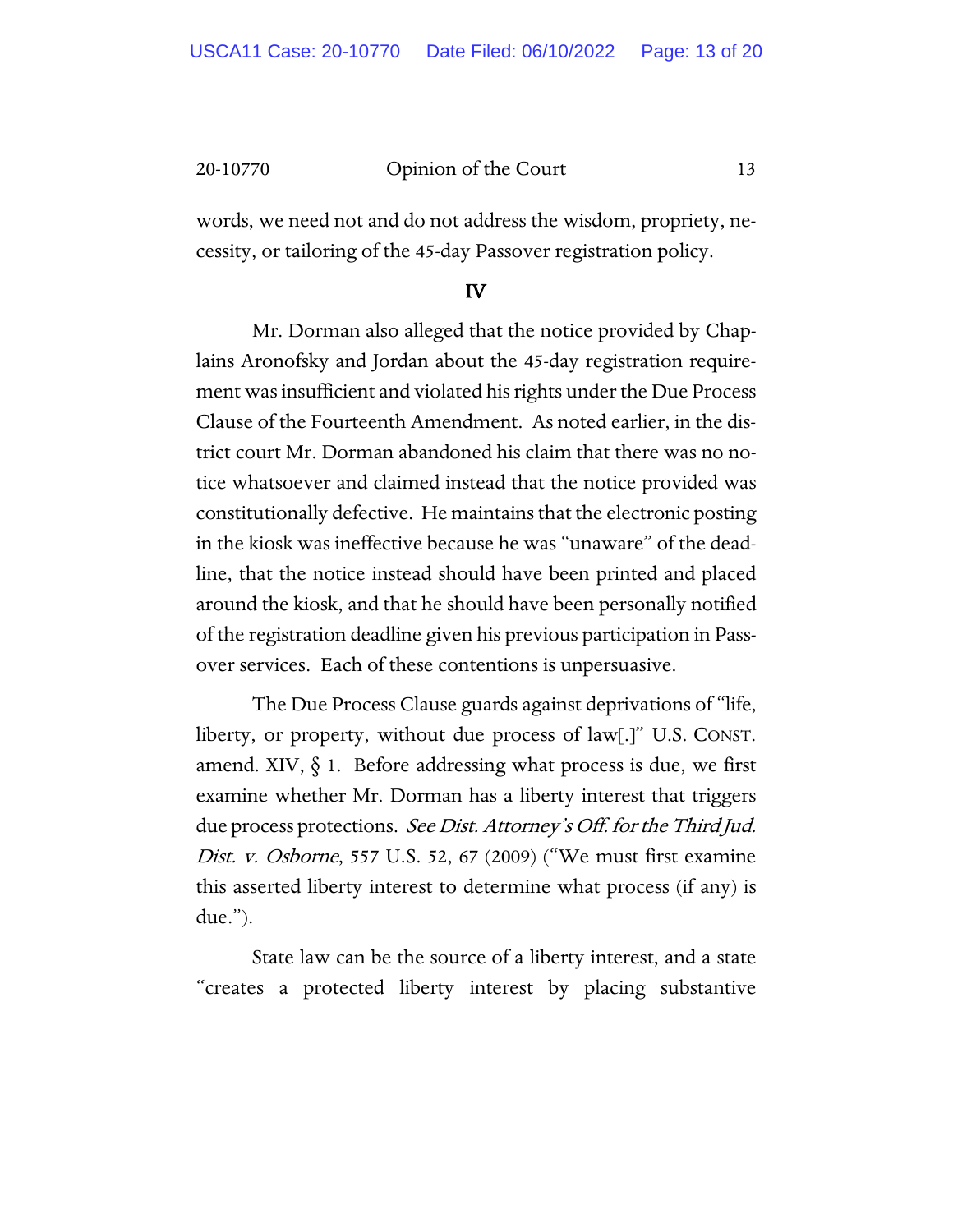limitations on official discretion," such that "particularized standards or criteria guide the . . . decisionmakers." *Olim v. Wak*inekona, 461 U.S. 238, 249 (1983) (internal quotation marks and citation omitted). Florida's Religious Freedom Restoration Act (FRFRA), Fla. Stat.  $\S$  761.03(1), provides that the government cannot "substantially burden a person's exercise of religion, even if the burden results from a rule of general applicability," unless the application of the burden is in "furtherance of a compelling governmental interest" and is the "least restrictive means of furthering that compelling governmental interest." Because the FRFRA applies to and protects those in custody, see Yasir v. Singletary, 766 So. 2d 1197, 1198 (Fla. 5th DCA 2000), we assume without deciding that it creates a liberty interest sufficient to trigger due process protections.[6](#page-13-0)

<span id="page-13-0"></span><sup>6</sup> Chaplains Aronofsky and Jordan argue that Mr. Dorman does not have a protected liberty interest under Sandin v. Conner, 515 U.S. 472, 484 (1995), which holds that due process liberty interests created by prison regulations will be generally limited to freedom from restraint which "imposes atypical and significant hardship on [an] inmate in relation to the ordinary incidents of prison life." Given our assumption that Mr. Dorman has—for the purposes of our analysis here—asserted a liberty interest, we need not address this argument but pause to observe that it is not a slam dunk. In *Sandin*, the Supreme Court remarked that looking to the specific language of a law or regulation to determine the existence of a liberty interest "may be entirely sensible in the ordinary task of construing a statute defining rights and remedies available to the general public" but not in the jail context where regulations are intended to "guide correctional officials in the administration of a [jail]." Sandin, 515 U.S. at 481–82. The FRFRA applies to all persons in Florida—not just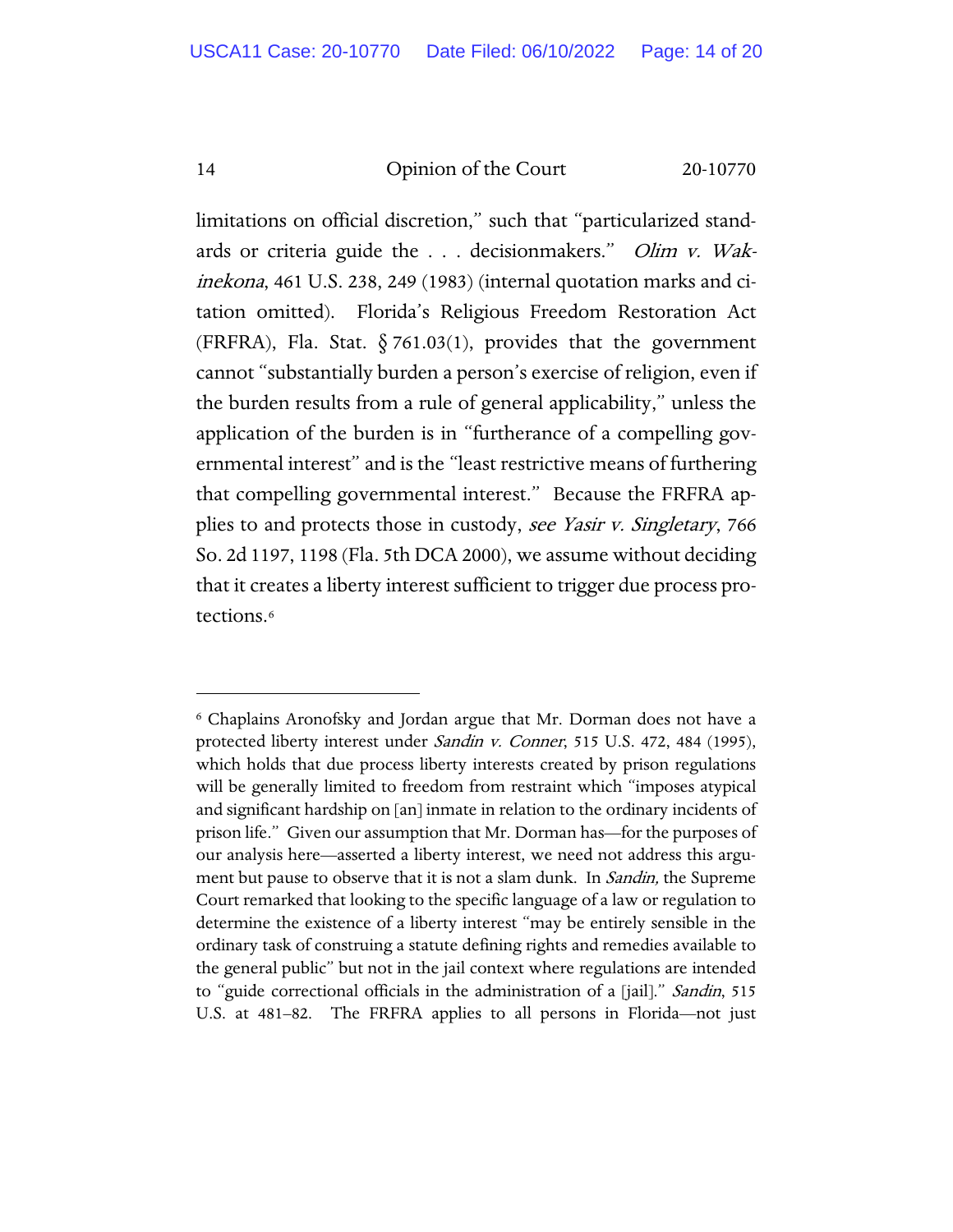Here the due process question concerns the adequacy of notice. In this context, we are guided by Mullane v. Cent. Hanover Bank  $\&$  Tr. Co., 339 U.S. 306 (1950), and not by Mathews v. Eldridge, 424 U.S. 319 (1976). See Dusenbery v. United States, 534 U.S. 161, 167–68 (2002) ("*Mullane* supplies the appropriate analytical framework . . . [to answer] questions regarding the adequacy of the method used to give notice."); Arrington v. Helms, 438 F.3d 1336, 1349 (11th Cir. 2006) ("To determine what type of notice is adequate to satisfy the Due Process Clause, we apply the test set forth in *Mullane*[.]").

Mullane requires that notice be "reasonably calculated, under all the circumstances, to apprise interested parties of the pendency of the action and afford them an opportunity to present their objections." Mullane, 339 U.S. at 314. The notice must "reasonably . . . convey the required information" and it "must afford a reasonable time for those interested" to object or comply with the policy or regulation. *See id.* Due process, however, "does not require that an interested party actually receive notice of the [matter], nor does it demand that the [g]overnment employ the best or most reliable means of ensuring notice." United States v. Davenport, 668 F.3d 1316, 1323 (11th Cir. 2012). In other words, "failure of notice in a specific case does not establish the inadequacy of the attempted notice; in that sense, the constitutionality of a particular procedure

inmates—and is therefore not a prison regulation subject to the standard set out in Sandin.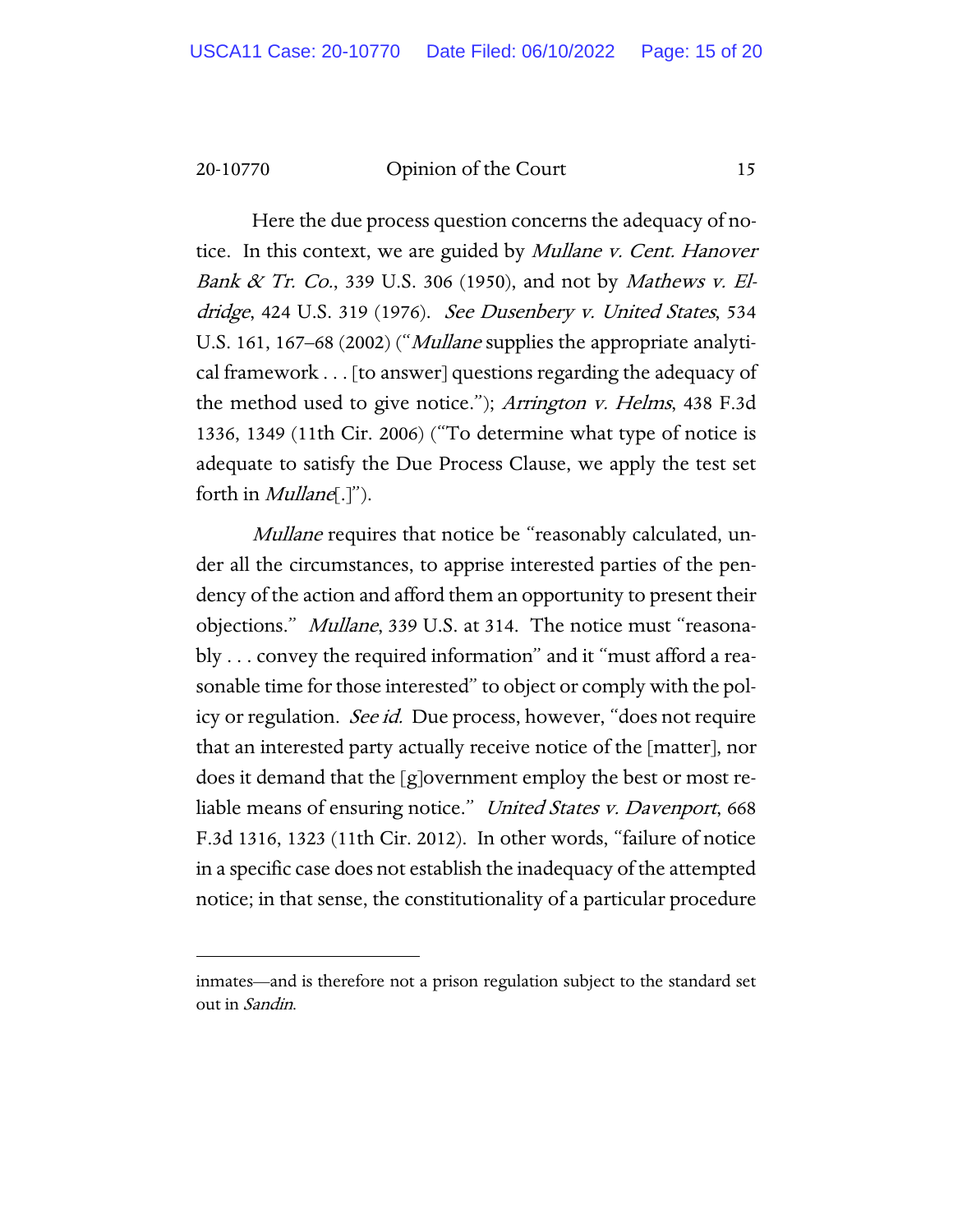for notice is assessed *ex ante*, rather than *post hoc.*" *Jones v. Flow*ers, 547 U.S. 220, 231 (2006).

Chaplains Aronofsky and Jordan placed an electronic announcement regarding the 45-day Passover registration policy on the homepage of the computer kiosk at the Jail. The notice, in a size comparable to other text on the screen, read as follows:

#### Chaplain's Office - Passover Information

Passover will begin Friday, March 30, 2018—Saturday, April 7, 2018. If you would like to participate, please request[ ] that your name is added to the list for services. All requests must be placed by Wednesday, February 14, 2018.

D.E. 23 at 11.

The announcement is clear about the Jail's policy requiring inmates to request participation in Passover by the specified deadline, and thus "reasonably . . . convey[ed] the required information[.]" *See Mullane*, 339 U.S. at 314. And it was posted on the homepage of the computer kiosk that inmates, including Mr. Dorman, used to communicate with staff at the Jail. Absent any allegations that the kiosk was inaccessible or did not work, posting the announcement on the kiosk homepage was a "reasonably calculated" method of notifying inmates of the Passover registration deadline. *See id.* Indeed, Mr. Dorman used the kiosk to request inclusion in the 2017 and 2018 Passover services, to communicate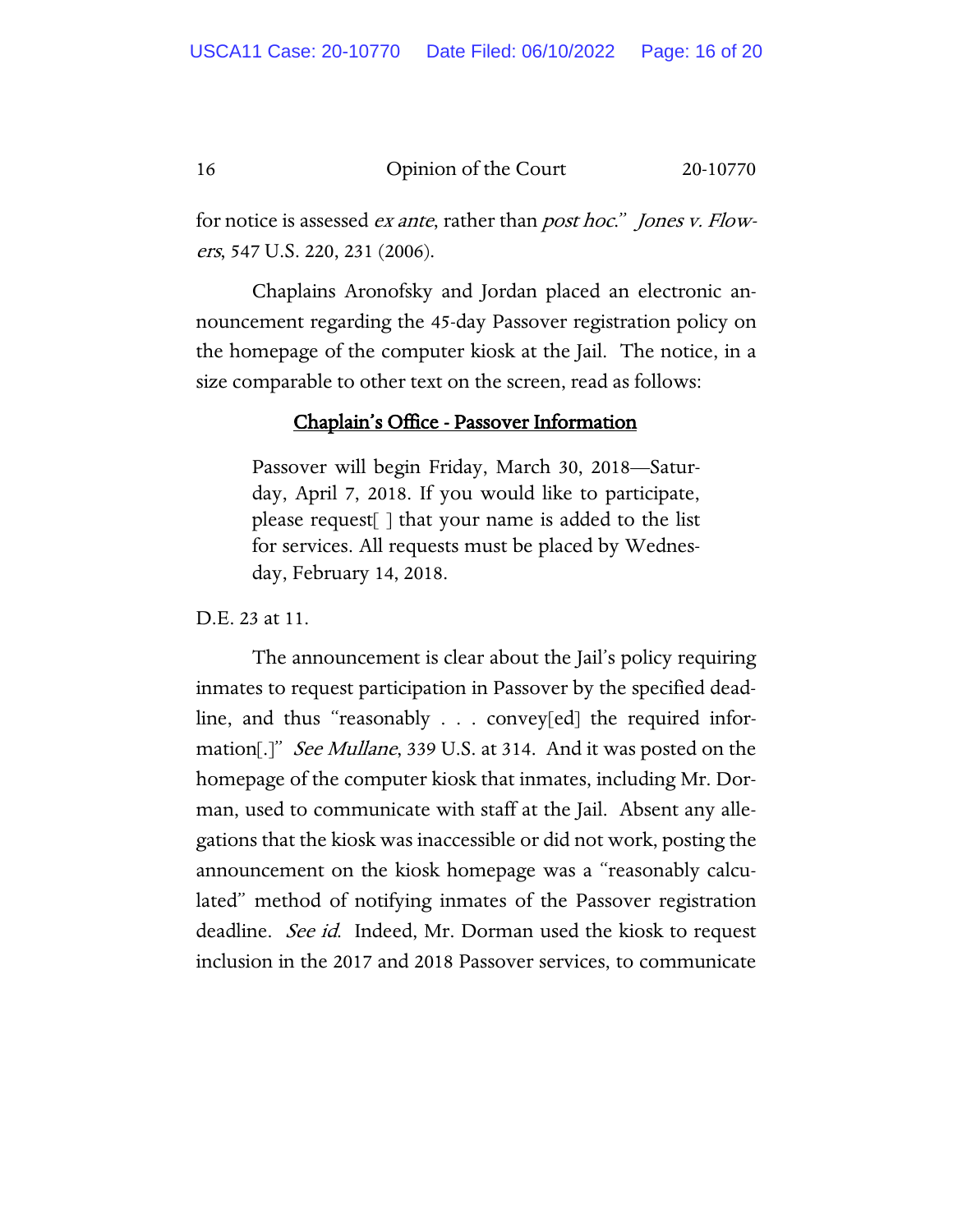with Chaplains Aronofsky and Jordan about his requests, and to file his 2018 grievance.

Due process, of course, also required that the notice "afford a reasonable time" for Mr. Dorman and other inmates to object to or comply with the Passover registration requirement. See id. The complaint does not indicate when the notice was first posted on the kiosk homepage, and we acknowledge that a tardy placement of the notice could be constitutionally deficient. But Mr. Dorman does not claim that the notice was untimely, and courts generally do not explore liability theories not presented by the party seeking relief. See Fils v. City of Aventura, 647 F.3d 1272, 1284 (11th Cir. 2011).

Mr. Dorman contends that the Passover registration deadline should have been "printed and posted around the kiosk like other important information" and that Chaplains Aronofsky and Jordan should have personally notified him of the Passover registration requirement "either because they knew he was Jewish or because he had attended Passover in the past." Appellant's Br. at 34. We disagree for several reasons.

First, there are no allegations in the complaint that important announcements at the Jail were routinely printed and posted around the kiosk. Although we must accept Mr. Dorman's allegations as true at this stage of the proceeding, his complaint even when read liberally—is silent about how other similar announcements or notices were communicated. Mr. Dorman did claim that he "was unaware of such posting on the kiosk as all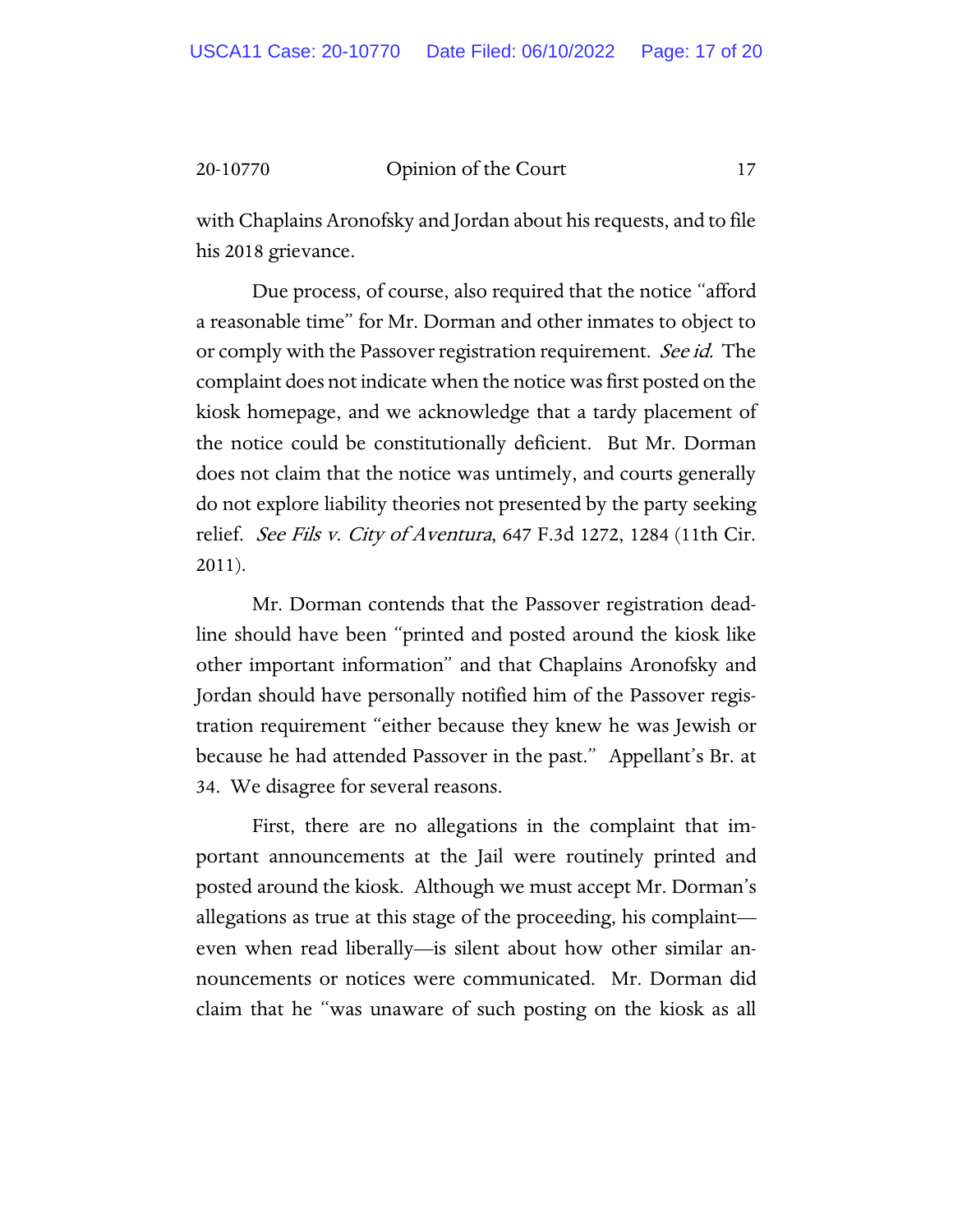notifications that are important are printed and placed around the kiosk[,]" D.E. 55 at ¶ 3, but that assertion was contained in his response to the motion to dismiss. Understanding that Mr. Dorman was proceeding *pro se*, "facts contained in a motion or brief 'cannot substitute for missing allegations in the complaint.'" EEOC v. Catastrophe Mgmt. Sols., 852 F.3d 1018, 1030 n.5 (11th Cir. 2016) (citation omitted). Cf. Gilmour v. Gates, McDonald  $\&$  Co., 382 F.3d 1312, 1315 (11th Cir. 2004) ("A plaintiff may not amend her complaint through argument in a brief opposing summary judgment.").

Second, "[n]otice comes in many shapes and sizes[.]" *Gray*den v. Rhodes, 345 F.3d 1225, 1238 n.17 (11th Cir. 2003). Printing and posting the notice around the kiosk along with using the kiosk homepage may have been a better (or best) practice, but absent appropriate allegations in the complaint we cannot say that it was constitutionally necessary. "[G]overnments are not required to make the 'best' efforts, but only those that are 'reasonably calculated' to provide proper notice." Cuvillier v. Rockdale Cnty., 390 F.3d 1336, 1339 n.8 (11th Cir. 2004). *Cf. Greene v. Lindsey*, 456 U.S. 444, 453 (1982) (noting, on a summary judgment record, that printed notices posted on the doors of apartments "were 'not infrequently' removed by children or other tenants before they could have their intended effect").

Third, without additional allegations the Due Process Clause did not require personal notice to Mr. Dorman of the Passover registration requirement. Actual receipt of notice is not the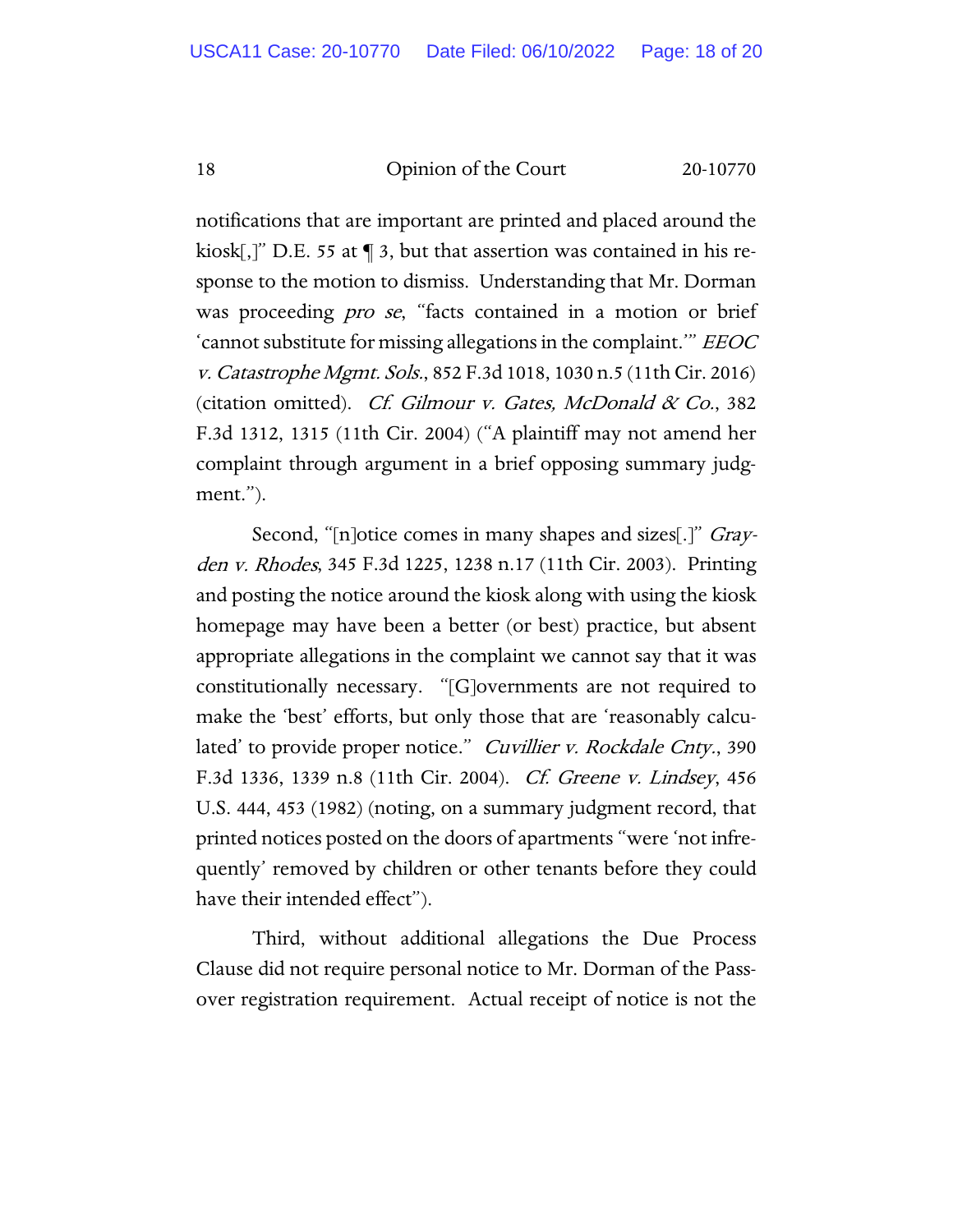touchstone of due process, see Dusenbery, 534 U.S. at 169–70, and based on the allegations in complaint the use of the kiosk homepage by Chaplains Aronofsky and Jordan was reasonably calculated to reach interested inmates at the Jail. The kiosk, as best we can tell from the complaint, was accessible to all. This is not a case like Reeves v. Pettcox, 19 F.3d 1060, 1061 (5th Cir. 1994), where inmates were not given copies of the rules governing solitary confinement and were not provided a "meaningful opportunity" to read the bulletin board where the rules were posted.

Mr. Dorman's reliance on *Mullane* for the proposition that he should have been personally notified is misguided. Mullane concerned what sort of notice a trustee of a common trust fund owed to in-state and out-of-state beneficiaries of the trust. In that case, the trustee published notice of a potential settlement in a local newspaper in accordance with the statutory requirements set out in New York law. See Mullane, 339 U.S. at 307–310. The question before the Supreme Court was whether that publication—though statutorily sufficient—was constitutionally deficient. The Court determined that publication in a local newspaper, which did not even list the names of the beneficiaries, left too much to chance and made the *odds* of actual notice to beneficiaries very unlikely. See id. at 315-316. The trustee failed to make a "serious effort to inform" those beneficiaries by opting for a method of notification that was not "reasonably calculated, under . . . the circumstances," and therefore was constitutionally inadequate. See id. at 314, 318.